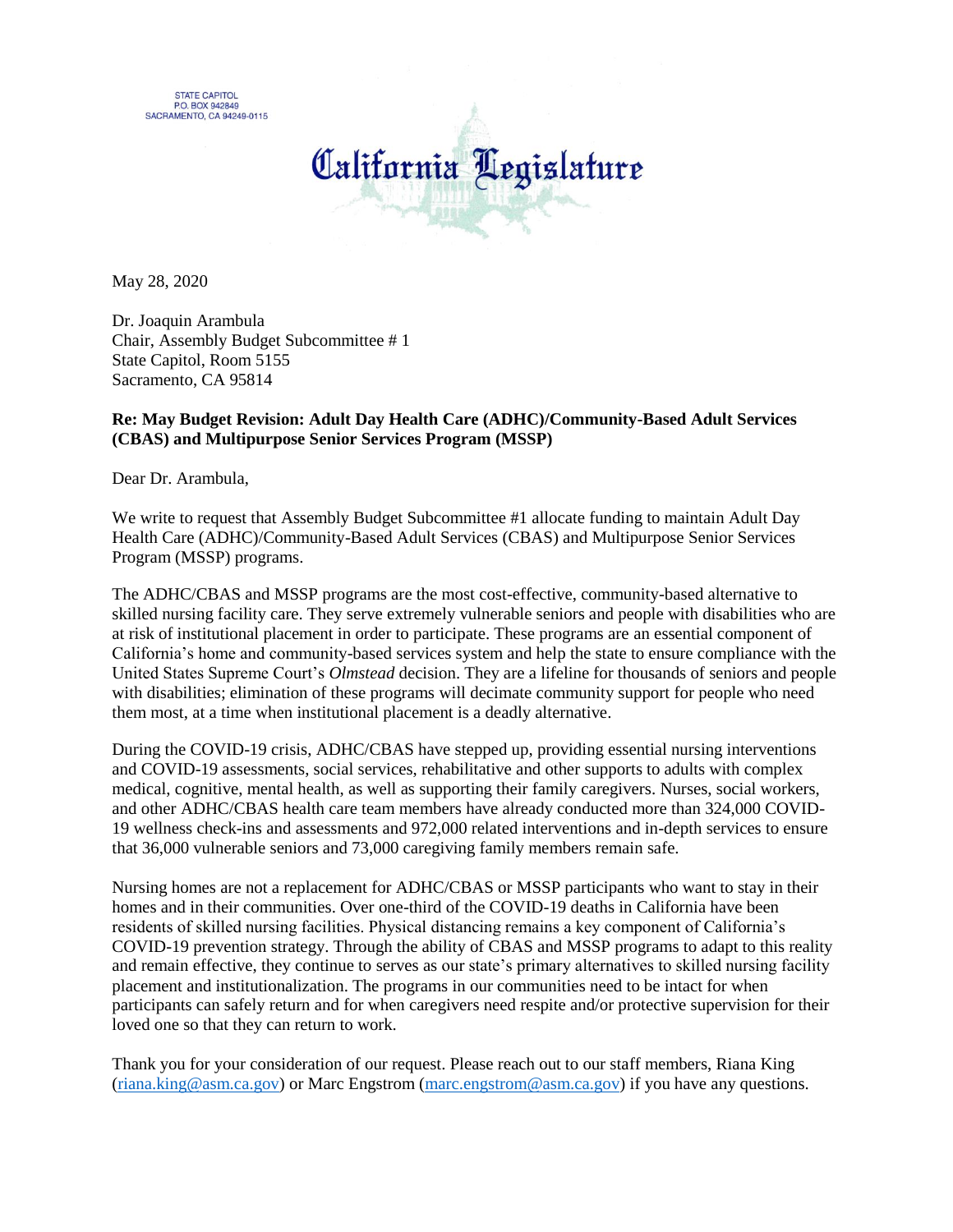Sincerely,

David Chice

David Chiu Assemblymember,  $17<sup>th</sup>$ District

Inda

Laura Friedman Assemblymember, 43rd District

Susan Eggman Assemblymember,  $13<sup>th</sup>$ **District** 

Sydney Kamlager Assemblymember, 54<sup>th</sup> **District** 

Critism Sam

Cristina Garcia Assemblymember, 58th District

Jesse Habriel

Jesse Gabriel Assemblymember,  $45<sup>th</sup>$ District

Jim Frazier Assemblymember,  $11<sup>th</sup>$ District

Mark

Mark Stone Assemblymember, 29<sup>th</sup> **District** 

iile

Autumn Burke Assemblymember, 62nd **District** 

Rebecca Bauer-Kahan Assemblymember,  $16<sup>th</sup>$ **District** 

al, Son

Rob Bonta Assemblymember,  $18<sup>th</sup>$ **District** 

Finty & Grayson

Timothy Grayson Assemblymember,  $14<sup>th</sup>$ **District** 

Buffey Wicker

Buffy Wicks Assemblymember, 15th District

ManDrovel

Jim Wood Assemblymember, 2nd District

Blanca E. Rubio

Blanca Rubio Assemblymember, 48th District

Thomas Lackey

Tom Lackey Assemblymember, 36th District

Jood filorie

Todd Gloria Assemblymember, 78th **District** 

Marc Berman Assemblymember, 24<sup>th</sup> District